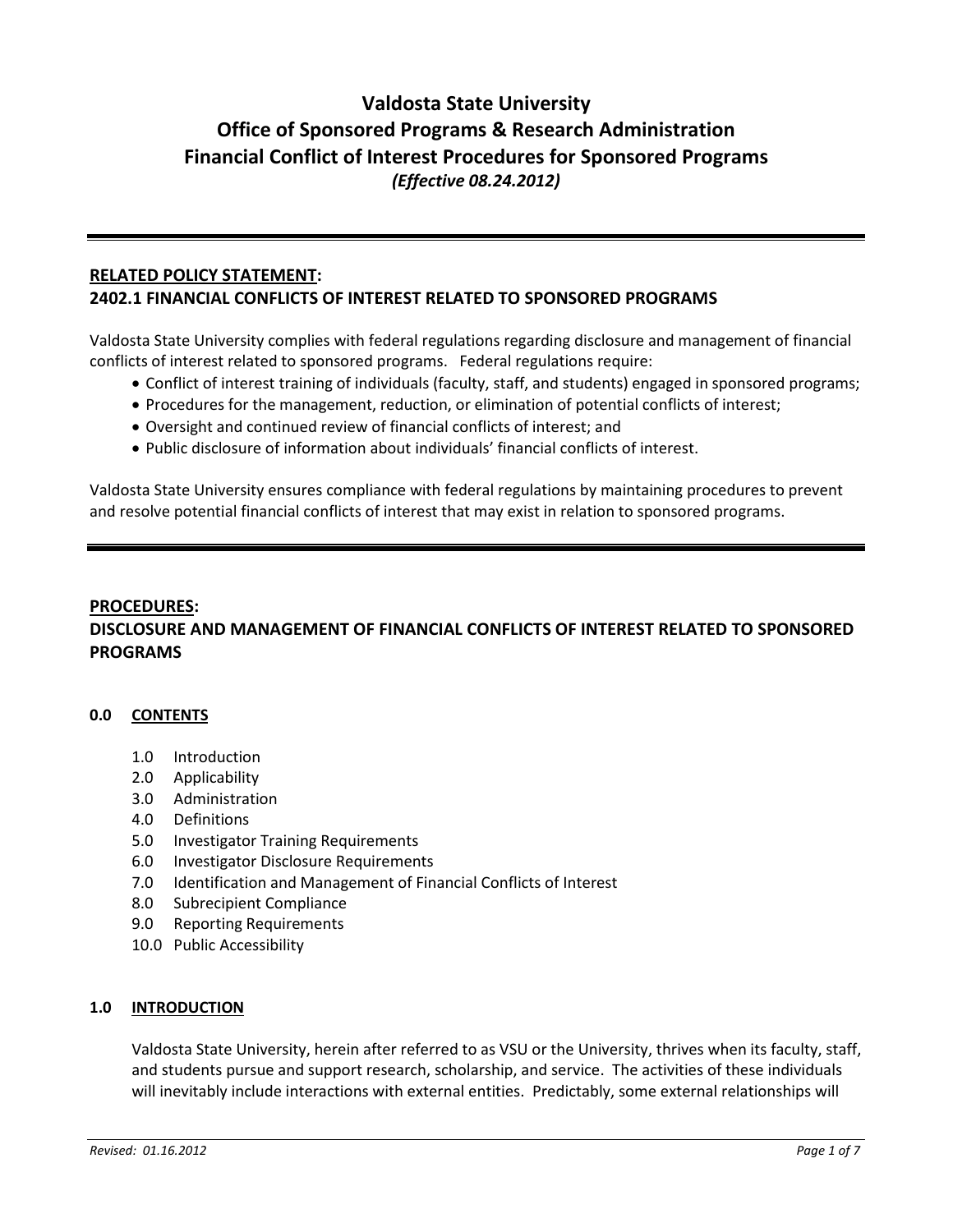have the potential to create a conflict of commitment or a conflict of interest, or the appearance thereof. A conflict of interest may arise when a member of the University has the opportunity to influence an externally funded project or program in ways that could lead to personal gain or advantage.

Relationships between University personnel/students and other external entities are not prohibited. However, VSU requires that certain types of these relationships be timely disclosed so that potential conflicts of interest and conflicts of commitment may be managed, reduced, or eliminated. Relationships that may require disclosure and, if necessary, management include:

- Equity participation in a corporation;
- Service as an officer in a corporation;
- Service on a governing board;
- Service on a scientific advisory board; and/or
- Receipt of funding from an external entity in which the member has an interest.

The procedures herein are intended to ensure disclosure and management of relationships between VSU faculty, staff, and/or students and external organizations. They are designed to enable recognition of situations that may be subject to question as a conflict of interest.

## **2.0 APPLICABILITY**

This *Financial Conflicts of Interest Related to Sponsored Programs* policy and these procedures apply to all faculty members, staff, and students who apply for and/or receive funding from external organizations through VSU or who are otherwise engaged in sponsored program activity, regardless of the nature of the activity or the sponsoring agency.

## **3.0 ADMINISTRATION**

The Assistant Vice President for Research & Dean of the Graduate School (AVPR/Dean) is responsible for ensuring compliance with federal regulations and implementing and enforcing VSU's policy on conflicts of interest related to sponsored programs. The Office of Sponsored Programs & Research Administration (OSPRA) is responsible for the day-to-day management of disclosure and reporting activities for sponsored programs, including oversight of subrecipient conflict of interest compliance. If significant financial conflicts of interest related to sponsored programs are disclosed, OSPRA, in consultation with appropriate individuals, will recommend management strategies to the AVPR/Dean for approval.

## **4.0 DEFINITIONS**

4.1 Sponsored Program: An activity financially sponsored, in whole or in part, by sources external to the University for which there is an expectation, implied or specifically stated, on the part of the sponsor for performance, deliverable(s), or outcome(s). Sponsors include, but are not limited to: federal, state, local, and quasi-governmental agencies; foreign and domestic corporations; foundations, associations, and other non-governmental organizations; and other institutions of higher education. Sponsored programs are generally conducted by faculty but may be conducted by staff and/or students. They may support research, instruction, and/or public service activities.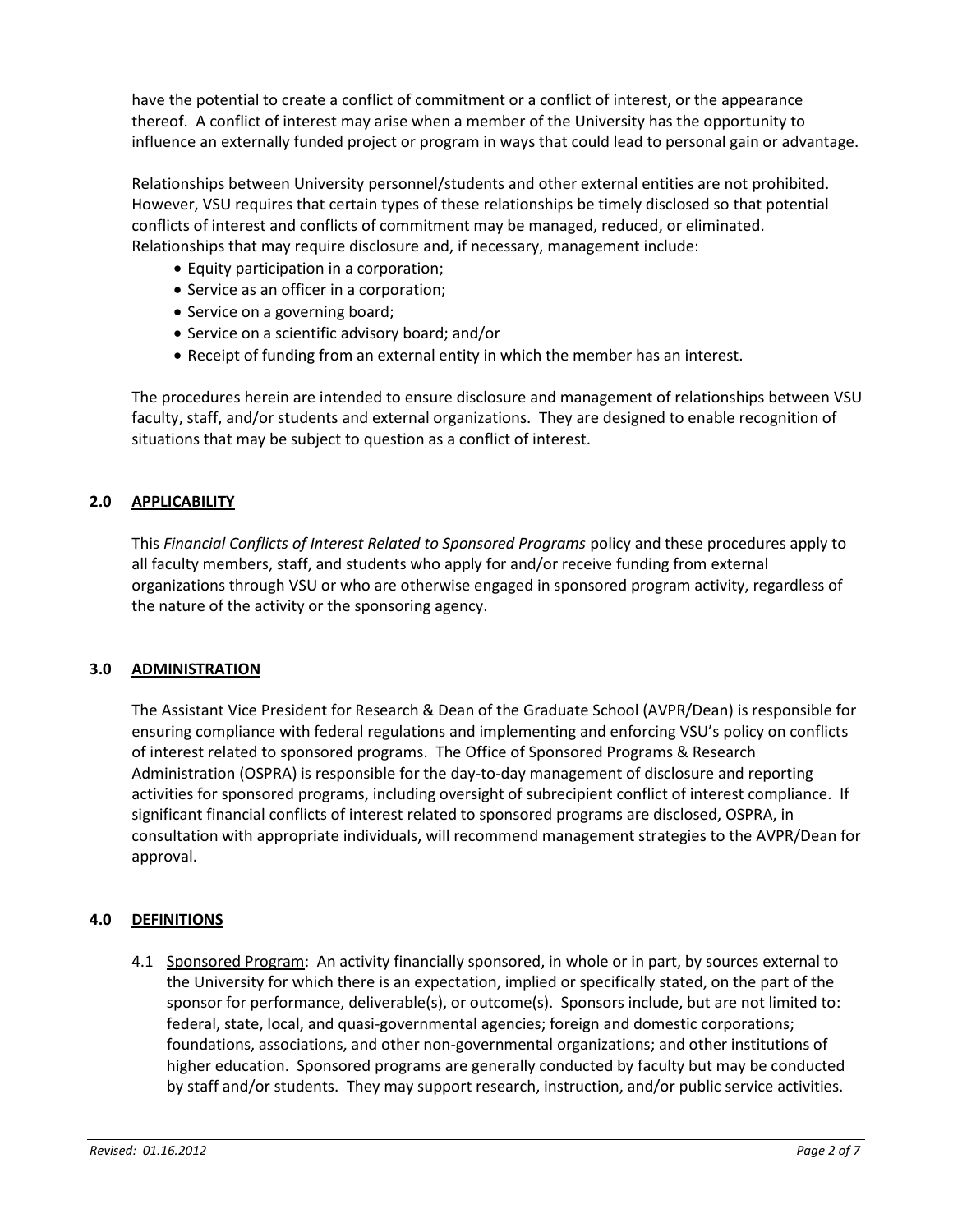Sponsored programs are awarded through various mechanisms, including grants, contracts, cooperative agreements, and/or other legally binding means of transfer.

- 4.2 Investigator: The term "Investigator," as used in these procedures, includes VSU faculty, staff, and students assigned to one of the following roles on a sponsored program:
	- 4.2.1 Principal Investigator/Project Director (PI/PD): The individual, regardless of title, who has primary responsibility for the design, conduct, and/or reporting of a sponsored program or who has proposed funding for such.
	- 4.2.2 Co-Principal Investigator/Co-Project Director (Co-PI/PD): An individual, regardless of title, officially designated by the PI/PD to share in the responsibility for the design, conduct, and/or reporting of a sponsored program.
	- 4.2.3 Key Person: Any other individual, regardless of title, who participates in the development and execution of a sponsored program in a substantive, measurable way.
	- 4.2.4 Any other individual who performs tasks on a sponsored program that leads to the development of outcomes or deliverables who potentially could be influenced by a conflict of interest in the production of those outcomes or deliverables.
- 4.3 Immediate Family Member: The spouse, domestic or civil union partner, or dependent child of an Investigator.
- 4.4 Institutional Responsibilities: An Investigator's professional responsibilities on behalf of the University as outlined in the VSU Faculty Handbook, VSU Human Resources Policies and Procedures, the University System of Georgia Board of Regents Policy Manual and/or the Board of Regents Academic Affairs Handbook.
- 4.5 Entity: Any domestic or foreign, public or private, organization (excluding a federal agency) from which an Investigator or his/her immediate family member(s) receives remuneration or in which the Investigator or his/her immediate family member(s) has an ownership or equity interest.
- 4.6 Subrecipient: An organization to which the University flows down federal funds for the conduct of a substantive portion of a sponsored program; the subrecipient is accountable to the University for both programmatic outcomes and compliance matters.
- 4.7 Conflict of Commitment: A situation in which an Investigator engages in outside activities, either paid or unpaid, that interferes with his or her primary obligation to institutional responsibilities.
- 4.8 Conflict of Interest: A situation in which an individual's financial, professional or other personal considerations may directly or indirectly affect, or have the appearance of affecting, his/her professional judgment in exercising any institutional responsibility.
- 4.9 Significant Financial Interest (SFI): A financial interest consisting of one or more of the following interests of the Investigator and/or his/her immediate family member(s) that reasonably appears to be related to the Investigator's institutional responsibilities.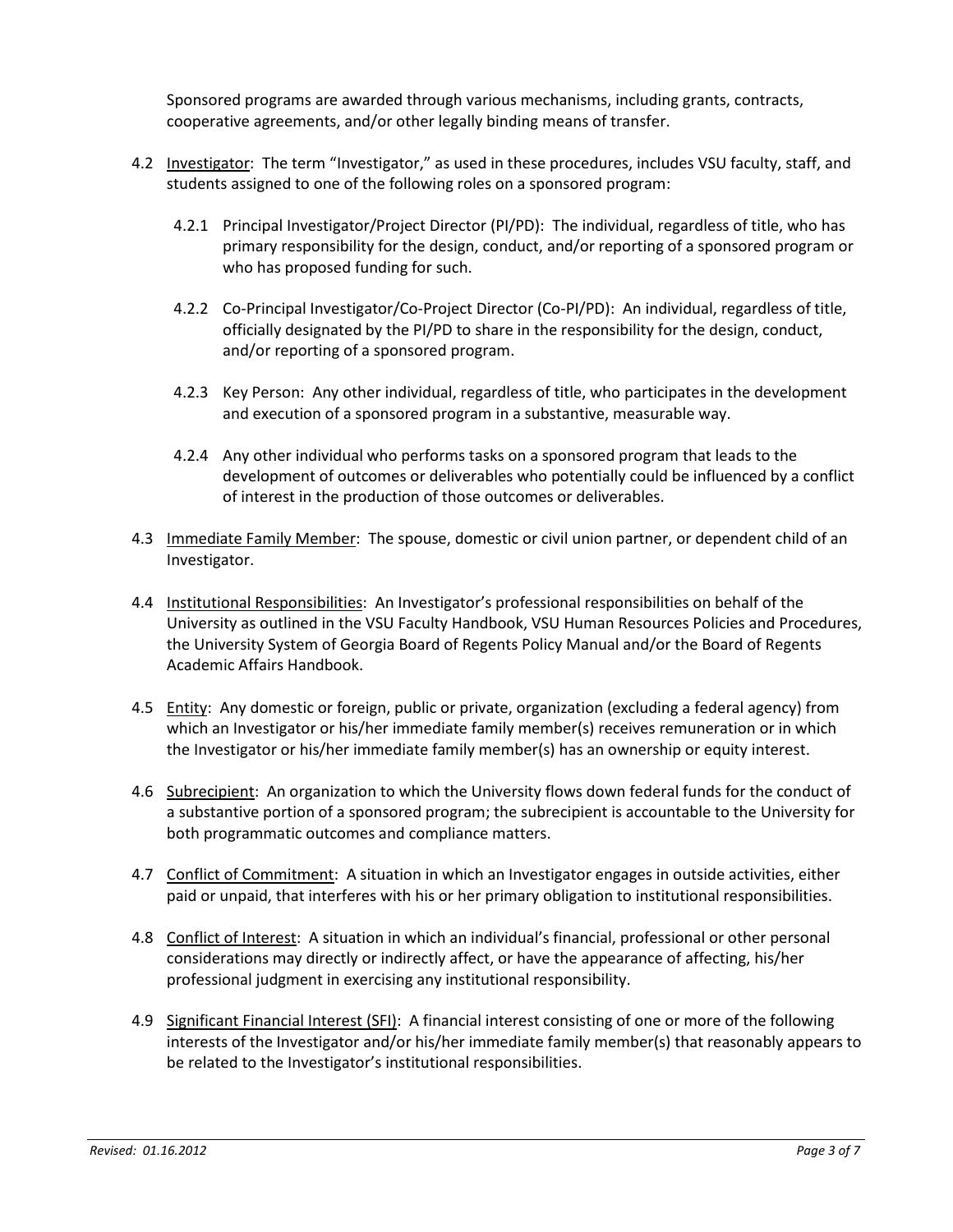- 4.9.1 With regard to any publicly traded entity, a significant financial interest exists if the value of any remuneration received from the entity in the twelve (12) months preceding the disclosure and the value of any equity interest in the entity as of the date of disclosure, when aggregated, exceeds \$5,000. Remuneration includes salary and any payment for services not otherwise identified as salary (e.g., consulting fees, honoraria, paid authorship). Equity interest includes any stock, stock option, or any other ownership interest, as determined through reference to public prices or other reasonable measures of fair market value;
- 4.9.2 With regard to any non-publicly traded entity, a significant financial interest exists if the value of any remuneration received from the entity in the twelve (12) months preceding the disclosure, when aggregated, exceeds \$5,000, or when the Investigator or his/her immediate family member(s) holds any equity interest (e.g., stock, stock option, or other ownership interest); or
- 4.9.3 Intellectual property rights and interests (e.g., patents, copyrights), upon receipt of income related to such rights and interests.
- A Significant Financial Interest **does not** include the following types of interests:
	- Salary, royalties, or other remuneration from VSU;
	- Income from investment vehicles, such as mutual funds and retirement accounts, as long as the Investigator does not directly control the investment decisions of these vehicles;
	- Income from seminars, lectures, or teaching engagements sponsored by a federal, state, or local government agency, an institution of higher education, an academic teaching hospital, a medical center, or research institute that is affiliated with an institution of higher education in the United States; and
	- Income from service on advisory committees or review panels for public or non-profit entities.
- 4.10 Sponsored Travel: Travel paid by an external organization on behalf of an Investigator; because no direct reimbursement is made, the monetary value of the travel may require estimation.
- 4.11 Financial Conflict of Interest (FCOI): The presence of a significant financial interest in an external entity that may directly or indirectly affect, or have the appearance of affecting, an Investigator's professional judgment in the design, conduct, or reporting of results of a sponsored program.

# **5.0 INVESTIGATOR TRAINING REQUIREMENTS**

Investigators must complete initial training prior to submitting a proposal for a sponsored program or prior to engaging in a sponsored program. Thereafter, training must be repeated at least every four (4) years. Additionally, training is required within seven (7) days in the following circumstances:

- The Investigator becomes engaged for the first time in an ongoing sponsored program activity;
- The University finds that an investigator is not in compliance with the institutional conflict of interest disclosure requirement or management plan; or
- Institutional conflict of interest procedures change in a manner that affects Investigator training requirements.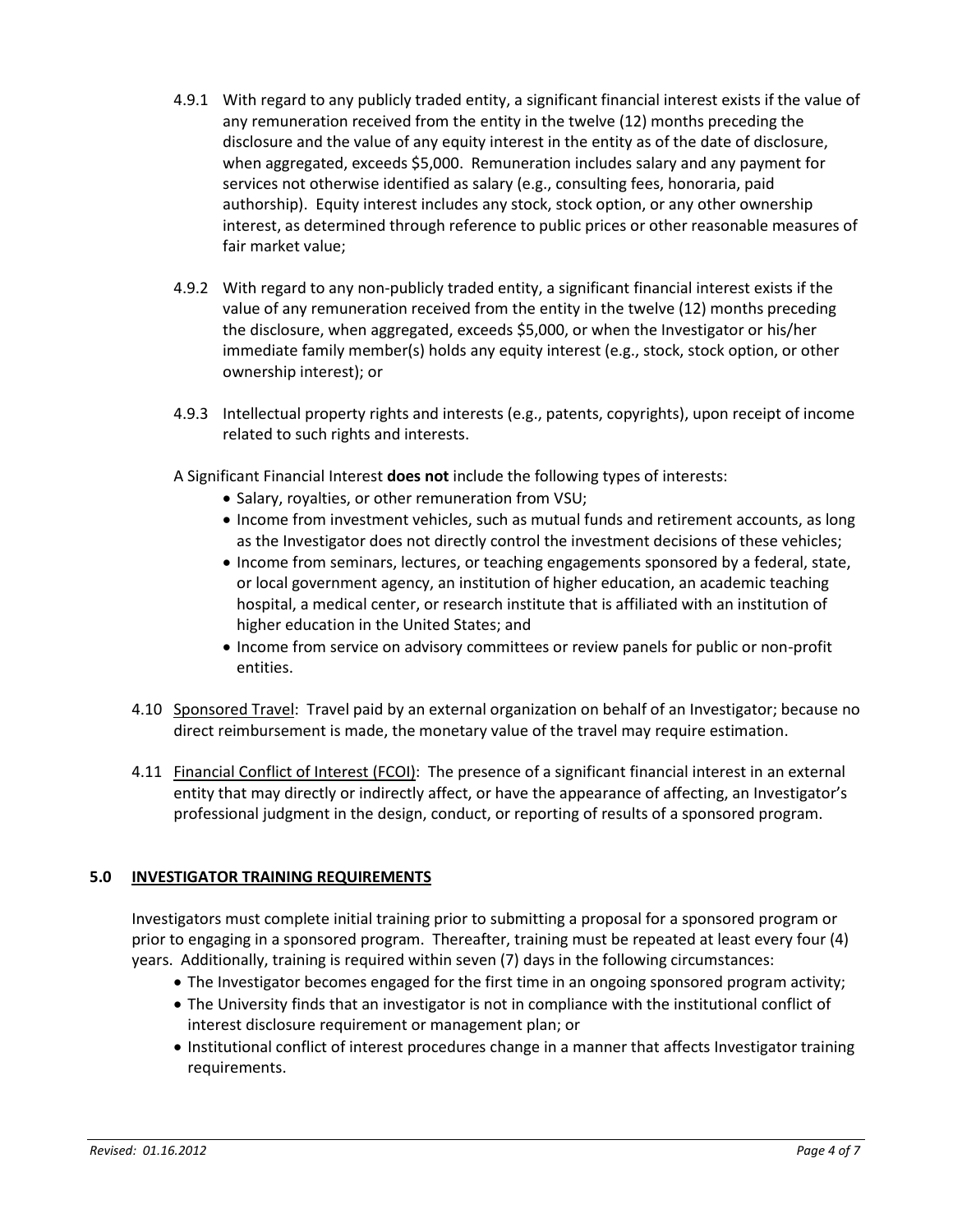Training is provided online through the Collaborative Institutional Training Initiative (CITI). Investigators are required to review the *Conflicts of Interest, Stage 1* module and successfully complete the corresponding quiz. Upon completion of the quiz, the Investigator should print the course completion certificate from the CITI Web site and submit it to OSPRA to demonstrate compliance.

## **6.0 INVESTIGATOR DISCLOSURE REQUIREMENTS**

An Investigator must disclose to the AVPR/Dean, through OSPRA, any significant financial interests and/or those of any immediate family member that reasonably appear to be related to the Investigator's institutional responsibilities.

Disclosure must be made at the following times:

- Prior to submission of the first sponsored program proposal or prior to engagement in a sponsored program if the award is not the result of a formal proposal;
- Within seven (7) days of engaging for the first time in an ongoing sponsored program activity;
- Annually thereafter, on a calendar year basis (on or before each January 31), as long as the Investigator remains engaged in any VSU sponsored program activity; and
- Within thirty (30) days of discovering or acquiring (e.g., through purchase, marriage, inheritance) a new significant financial interest (SFI).

Travel reimbursed or sponsored by an external entity that is related to the Investigator's institutional responsibilities must be included in the valuation of financial interests. As part of the disclosure process, the Investigator is required to provide the following:

Name of the entity responsible for funding the travel

 Purpose, destination, duration, and actual or estimated monetary value of each trip OSPRA will seek additional information as necessary to determine if the travel constitutes a financial conflict of interest (FCOI) related to the Investigator's sponsored program(s).

Disclosure **is not** required for travel that is reimbursed or sponsored by a federal, state, or local government agency, an institution of higher education, an academic teaching hospital, a medical center, or a research institute that is affiliated with an institution of higher education.

# **7.0 IDENTIFICATION AND MANAGEMENT OF FINANCIAL CONFLICTS OF INTEREST**

OSPRA will review the disclosure to determine if a financial conflict of interest related to sponsored programs exists. If so, OSPRA, in conjunction with the Investigator, the Investigator's department head/unit director and dean/vice president, and others as necessary, will develop a plan to manage, reduce, or eliminate the FCOI. This plan will be submitted to the AVPR/Dean for review, modification if necessary, and approval. For new sponsored programs, this plan must be in place before funds are released. For existing sponsored programs, spending may be deferred until an approved plan is in place.

Possible conditions or restrictions for managing, reducing, or eliminating financial conflicts of Interest include, but are not limited to, the following:

- Public disclosure of FCOIs:
- Monitoring of the sponsored program by an independent reviewer;
- Modification of the sponsored program;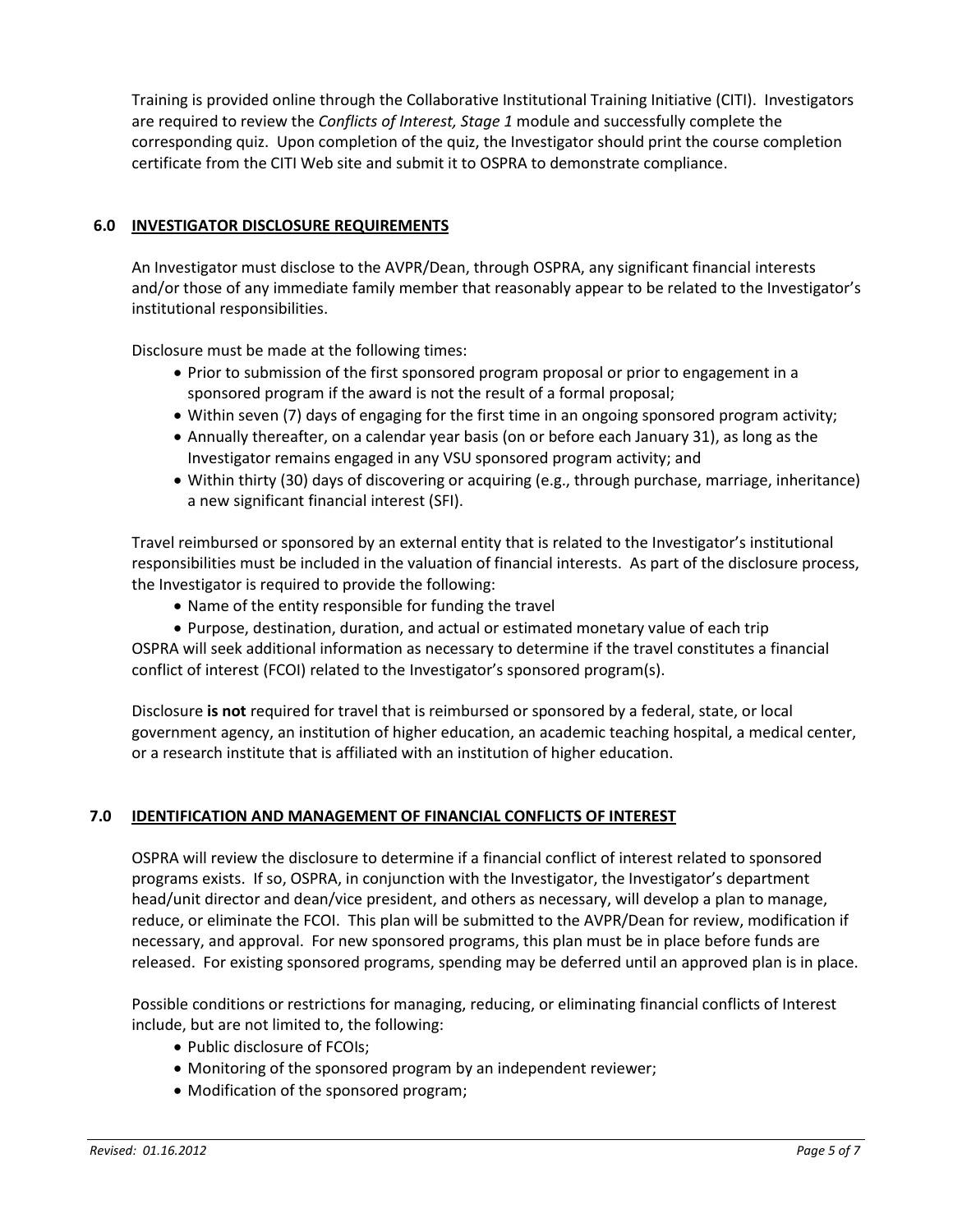- Change of personnel or personnel responsibilities, or disqualification of personnel from participation in all or part of the sponsored program;
- Reduction or elimination of the financial interest (e.g., by sale); and/or
- Severance of relationships that create financial conflicts.

## **8.0 SUBRECIPIENT COMPLIANCE**

VSU is responsible for ensuring that any subrecipients on sponsored programs are in compliance with federal regulations and the sponsors' financial conflict of interest reporting requirements. VSU will incorporate, as part of the written agreement with the subrecipient, terms that establish whether VSU's financial conflict of interest policy or that of the subrecipient will apply to subrecipient's personnel who will be involved in the sponsored program. If the subrecipient organization does not have a financial conflict of interest policy that complies with federal regulations, the subrecipient's personnel involved in the sponsored program will be required to adhere to VSU's financial conflict of interest policy and procedures.

Subrecipients with a federally compliant financial conflict of interest policy and procedures must timely disclose to VSU any identified significant financial interests of their personnel involved in the sponsored program, including plans to manage, reduce, or eliminate any identified FCOIs, allowing sufficient time for VSU to review and report such FCOIs to the federal sponsor. Subrecipients who do not have a federally compliant conflict of interest policy and procedures must submit disclosures (including negative disclosures) for all personnel involved in the sponsored program to VSU, allowing sufficient time for VSU to assess, and, as necessary, develop a management plan for and report any FCOIs to the federal sponsor. OSPRA will monitor the subrecipient's compliance with these requirements.

## **9.0 REPORTING REQUIREMENTS**

## 9.1 National Institutes of Health

- 9.1.1 For *new* sponsored programs, the University will submit an *initial* financial conflict of interest report prior to the expenditure of any sponsored program funds if the University determines that an Investigator does have a financial conflict of interest. Submission of the report will be in accordance with the regulation set forth by the National Institutes of Health.
- 9.1.2 For *ongoing* sponsored programs, the University will submit a financial conflict of interest report within sixty (60) days after such a FCOI is found to be held by a new Investigator on the sponsored program or if a current Investigator reveals a new or changed significant financial interest. During this sixty (60) day period, the University will review any disclosed change(s) in SFIs or any new SFI to determine whether a FCOI exists. If so, the University will implement a management plan that will specify what actions have been or will be taken to manage the FCOI. The University, within the same sixty (60) day time period, will submit a report to the National Institutes of Health according to regulation.
- 9.1.3 If a significant financial interest is not reported in a timely manner, in addition to the financial conflict of interest report submitted to the National Institutes of Health, the University will have 120 days to complete a retrospective review of the Investigator's